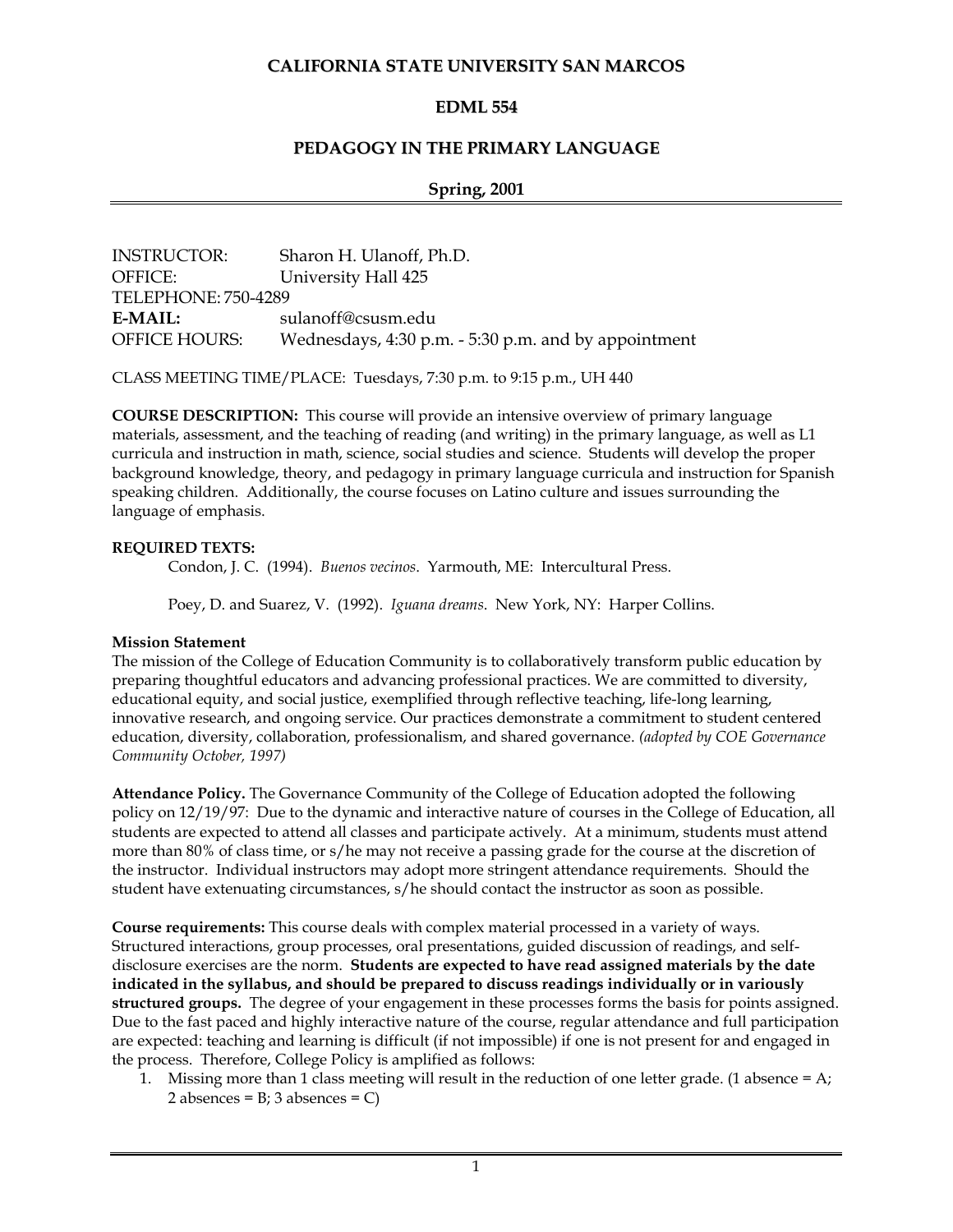- 2. Arriving late or leaving early on more than two occasions will result in the reduction of one letter grade.
- 3. Illness and emergency circumstances will be negotiated on a case-by-case basis. Students are expected to establish appropriate personal, academic and career-ladder priorities. These measures should not be considered punitive. Rather, they should be viewed as taking appropriate individual responsibility for one's own learning in a democratic, collaborative and reciprocal-learning environment.

### **Assignments**

| $\bullet$ | Into, through and beyond     | 35 points |
|-----------|------------------------------|-----------|
| $\bullet$ | Lesson presentation          | 50 points |
| $\bullet$ | Attendance and participation | 15 points |

### **Grading Scale:**

| $S1$ $S2$ $S2$ $S3$ |               |               |               |            |
|---------------------|---------------|---------------|---------------|------------|
| $A = 93 - 100$      | $B+=87-89$    | $C+=77-79$    | $D+ = 68-69$  | F=below 64 |
| $A = 90 - 92$       | B=83-86       | $C = 73 - 76$ | $D = 66 - 67$ |            |
|                     | $B = 80 - 82$ | $C = 70 - 72$ | $D = 64 - 65$ |            |

# **General Considerations**

- *Outcomes and Standards:* The context for and scope of this course is aligned with standards for the Cross-cultural Language and Academic Development (CLAD) endorsement, as articulated by the California Commission on Teacher Credentialing, and as approved by the faculty of the College of Education. Further consideration has been given to the alignment of standards for multicultural education as articulated by the National Council for Accreditation of Teacher Education (NCATE), the Interstate New Teacher Assessment and Support Consortium (INTASC), and the National Board for Professional Teaching Standards (NBPTS). Emphasis is placed on learning outcomes (what you know and can demonstrate) rather than on inputs (putting in "seat time", meeting minimum criteria for assignments, checking off tasks and activities), and how these outcomes correspond to your potential to enhance student learning as a new teacher.
- *Academic Honesty:* It is expected that each student will do his or her own work, and contribute equitably to group projects and processes. If there is any question about academic honesty, consult the University Catalog.
- *Appeals:* Every student has the right to appeal grades, or appeal for redress of grievances incurred in the context of any course. Disputes may be resolved informally with the professor, or through the formal appeal process. For the latter, consult Dr. E. Oliver, Associate Dean.
- *Ability:* Every student has the right to equitable educational consideration and appropriate accommodation. Students having differing ability (mobility, sight, hearing, documented learning challenges, first language/English as a second language) are requested to contact the professor at the earliest opportunity. Every effort will be made to accommodate special need. Students are reminded of the availability of Disabled Student Services, the Writing Center, technology assistance in the computer labs, and other student support services available as part of reasonable accommodation for special needs students.

### **ASSIGNMENTS:**

1. *Into, through and beyond*.. In this assignment you will select one of the stories from *Iguana dreams* to use to demonstrate strategies that take us into, through and beyond a piece of literature. Collaboration is encouraged. Your group will give a 15-minute presentation about your story/author. These presentations will begin on the third week of class. **Your presentation should be in Spanish.** The rest of the class is responsible for coming to class prepared by reading the selections chosen for presentation.